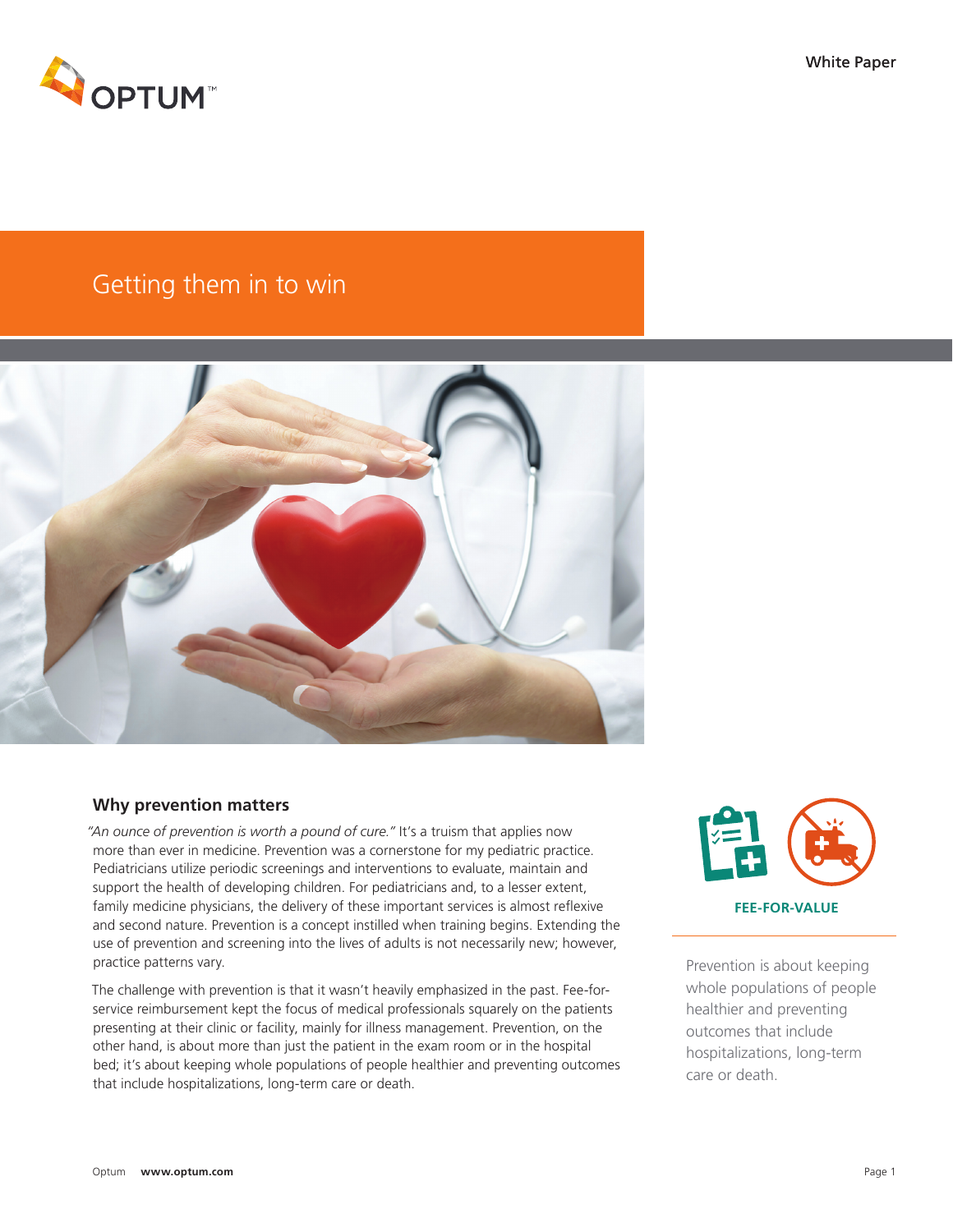But within the past 10 years important initiatives have reprioritized prevention in the lives of adults. The rise of value-based care has made prevention a hot topic, and, with the Affordable Care Act (ACA), insurers are required to pay for certain preventive services. Prevention is an important bridge between fee-for-service and fee-for-value.

## **Why is prevention important?**

The National Prevention Strategy of 2011 sees the importance of prevention in these simple, civic terms: "The strength and ingenuity of America's people and communities have driven America's success. A healthy and fit nation is vital to that strength and is the bedrock of the productivity, innovation, and entrepreneurship essential for our future."1 The Centers for Disease Control and Prevention (CDC) recognizes that preventive services for older adults potentially save lives.<sup>2</sup> A national commitment to provide an infrastructure for prevention is found in the ACA. Beginning in September 2010, the ACA required health insurance plans to cover specific preventive services without charging members a copay or coinsurance. In January 2011, Medicare beneficiaries began receiving annual wellness visits, personalized prevention plans and other preventive services for free. In January 2013, states that offered preventive services at low or no cost to their Medicaid populations began receiving additional funding. And the ACA set up the \$15 billion Prevention and Public Health Fund to invest in programs to keep consumers healthy.<sup>3</sup> Because of the ACA, adults can receive preventive care services at no (or low) cost, including health supervision visits, colorectal cancer screening, mammography for breast cancer, influenza and pneumococcal vaccines, and cervical cancer screening, just to mention a few. In the 21st century, Ben Franklin's 18th-century notion of prevention is eminently applicable. The "pound of cure" associated with the ounce of prevention can be equated to saved lives, health care cost reductions, and pathways to healthier, happier and engaged citizens.

Despite the renewed focus on and the availability of preventive services, only 25 percent of adults 50–64 years of age and less than 50 percent of adults over 65 years of age are up to date in receiving these services.<sup>4</sup> Evidence suggests that in 2006, if 20 preventive services had been used as widely recommended, 2 million more people would be alive — all *without* an increase in cost!5 Moreover, many of the adults in the two age groups mentioned above are from underrepresented racial, ethnic and socioeconomic groups in the United States. Ethnic and racial disparities are seen in influenza vaccine delivery and colorectal cancer screening, when comparing non-Hispanic Blacks and Hispanics with non-Hispanic Whites.<sup>6</sup> Suffice to say, the impact of the lack of preventive services for most adults 50 and older is a health care burden for patients, communities and the health care system. For certain groups of adults, the impact of going without preventive services is even greater. Instead of preventing unfortunate outcomes by taking advantage of preventive services, many adults over 50 are at higher risk for morbidity and mortality.

An important component of preventive service delivery is paying for those services. Current trends in health care payment may seem to complicate providers' intention to focus on prevention. While most of today's health care payment policies and contracts reward volume of services delivered, this legacy approach is shifting toward payment policies that reward quality and prevention. Preventive services outreach and delivery will be critical when fee-for-value ultimately replaces fee-for-service. Preventive services are important as health care systems seek novel ways to replace health care delivery processes currently based on volume with those based on value.

But what about during this time of transition?

Despite the renewed focus on and the availability of preventive services, only 25 percent of adults 50–64 years of age and less than 50 percent of adults over 65 years of age are up to date in receiving these services.4



Preventive services outreach and delivery will be critical when fee-for-value ultimately replaces fee-for-service.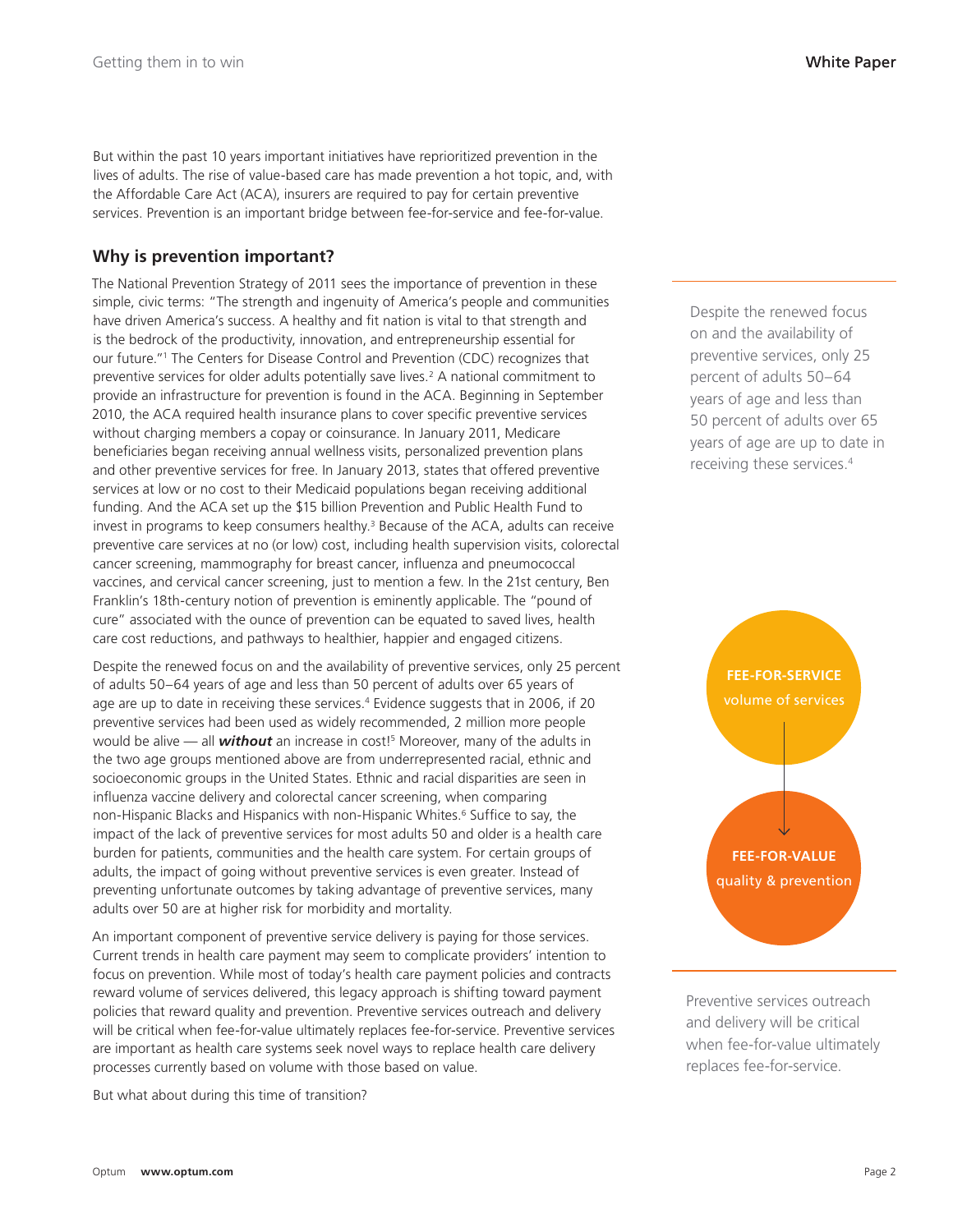The ACA famously allowed for Medicare to follow the lead of some commercial payers and set up an Accountable Care Organization (ACO). The ACO focus conforms well to Medicare's various value-based purchasing initiatives, which restructure payments for health care based on quality.<sup>7</sup> Perhaps less well-known are the provisions it makes for all consumers to receive free preventive services. Because of this additional benefit, providers may have an easier time easing into value-based care. Here's why:

Using a cohort of more than  $451,076$  patients, $81$  ran some numbers against an active deidentified patient database. Exactly 42.3 percent of the cohort, or 190,805 patients, had not had an adult preventive service visit recorded in 24 months. That represents a significant gap in care.

Regardless of whether an organization is running on fee-for-service or fee-for-value contracts, there was a sizable population of patients *not* getting the care they needed. Financially, the health care organization is missing out on revenues from reimbursement for providing necessary preventive services. Just how much money was being left on the table for this cohort? It's difficult to be exact, but we can estimate.

We were able to segregate the data based on the payer information attached to each patient. We found that 61,864 of the patients were commercially insured, 17,723 of the patients were Medicare beneficiaries and 5,730 of the patients were covered by Medicaid. Interestingly, 102,777 of the roughly 190,000 — more than half of the deidentified patient data provided by multispecialty clinics for this cohort — did not have their insurer recorded. Medicare pays about \$172 for HCPCS code G0438, Initial Adult Well Visit. Commercial payers, on average, pay \$73 for 99213, Level 3 Office or Other Outpatient Visit, which is the typical CPT code used for an adult well visit. Medicaid typically pays about \$38 for a 99213 code.

| Payer type          | <b>Number of</b><br>patients | <b>Well-visit</b><br>reimbursement | <b>Total</b> |
|---------------------|------------------------------|------------------------------------|--------------|
| Commercial          | 61,864                       | \$73                               | \$4,516,072  |
| <b>Medicare</b>     | 17,723                       | \$172                              | \$3,048,356  |
| <b>Medicaid</b>     | 5,730                        | \$38                               | \$217,740    |
| <b>GRAND TOTALS</b> | 85,317                       |                                    | \$7,782,168  |

Table 1 estimates what well visits for this cohort are worth, based on their payer.



Exactly 42.3 percent of the cohort, or 190,805 patients, had not had an adult preventive service visit recorded in 24 months. That represents a significant gap in care.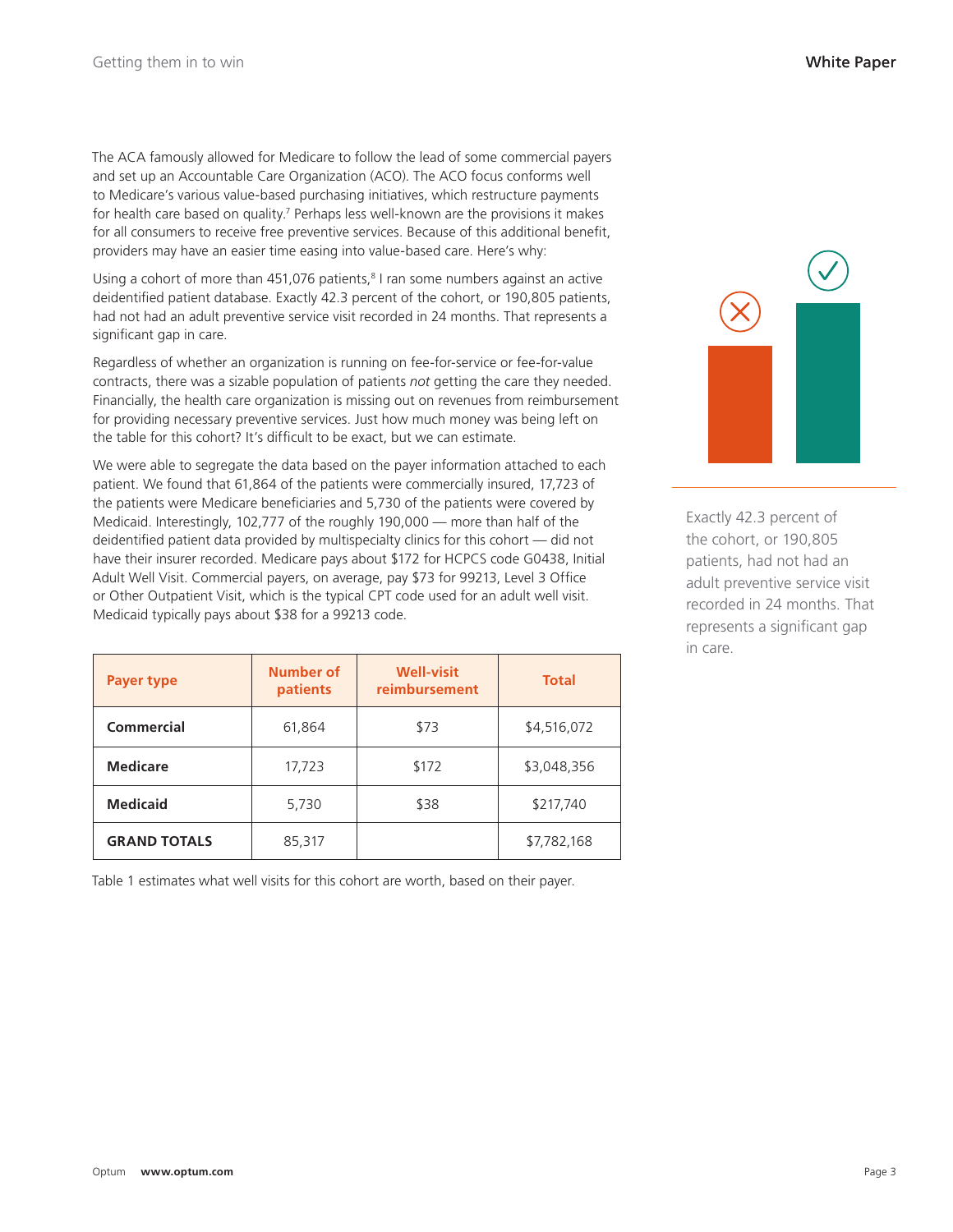For about 85,000 patients — less than half of the patients who hadn't had a well visit in 24 months — a health care organization could increase their revenue by more than \$7.7 million. If we're conservative and double that amount to account for the approximately 102,000 patients for whom insurance coverage wasn't recorded, the value for preventive services for this population is more than \$15 million.

It's unreasonable to think that a provider could recoup all that money, but what if a health care organization could get a third of that population in for a well visit? What would that mean for the finances of a health care provider and, more importantly, for the health of the patients they serve?

It would be naïve to think that health care organizations can transition to fee-for-value structures overnight.<sup>9</sup> Health care organizations need to rethink patient assignment and provider attribution and access to care policies; focus more on quality of care and the use of evidence-based medicine; implement population health management programs; and install health information technology resources that make reporting and the dissemination of data on patient outcomes more readily available.

It would be equally naïve to think that health care organizations could transition from fee-for-service to fee-for-value without placing any emphasis on prevention prior to such a transition. The good news is that prevention not only pays under fee-for-value; it pays under fee-for-service. Preventive services and screenings are now — and will continue to be in the future — important drivers of clinical, financial and operational strategies that help organizations not only transition to fee-for-value health care organizations but also achieve the goals of the Triple Aim: improve the patient experience, improve population health and lower health care costs.<sup>10</sup>

However, health care organizations have trouble identifying just who within their patient populations have (or have not) received preventive services.

What tools do health care organizations need as they begin to reprioritize preventive and screening services?

# **Role of population analytics**

An essential step a health care organization must take as it focuses on prevention is to know which patients need services. This can only be accomplished with data combined with population health analytic technologies. Initiatives that apply population health analytics to identify patients with debilitating and costly chronic conditions are important. However, in addition to prioritizing patients with chronic conditions, health care organizations must develop parallel strategies to identify patients, in particular adults, who have *not* received well visits and preventive services.

When I was a first-year medical student in 1984, my biochemistry professor helped me understand diabetes with a simple sentence: "It's starvation in the midst of plenty." Simply put, for diabetic patients, there is normally plenty of glucose in the blood stream, but none of it gets into cells to energize metabolic functions. Without insulin, cells starve despite having the energy source right there! Insulin is needed to get glucose into cells.

It would be equally naïve to think that health care organizations could transition from fee-for-service to fee-for-value without placing any emphasis on prevention prior to such a transition.



An essential step a health care organization must take as it focuses on prevention is to know which patients need services.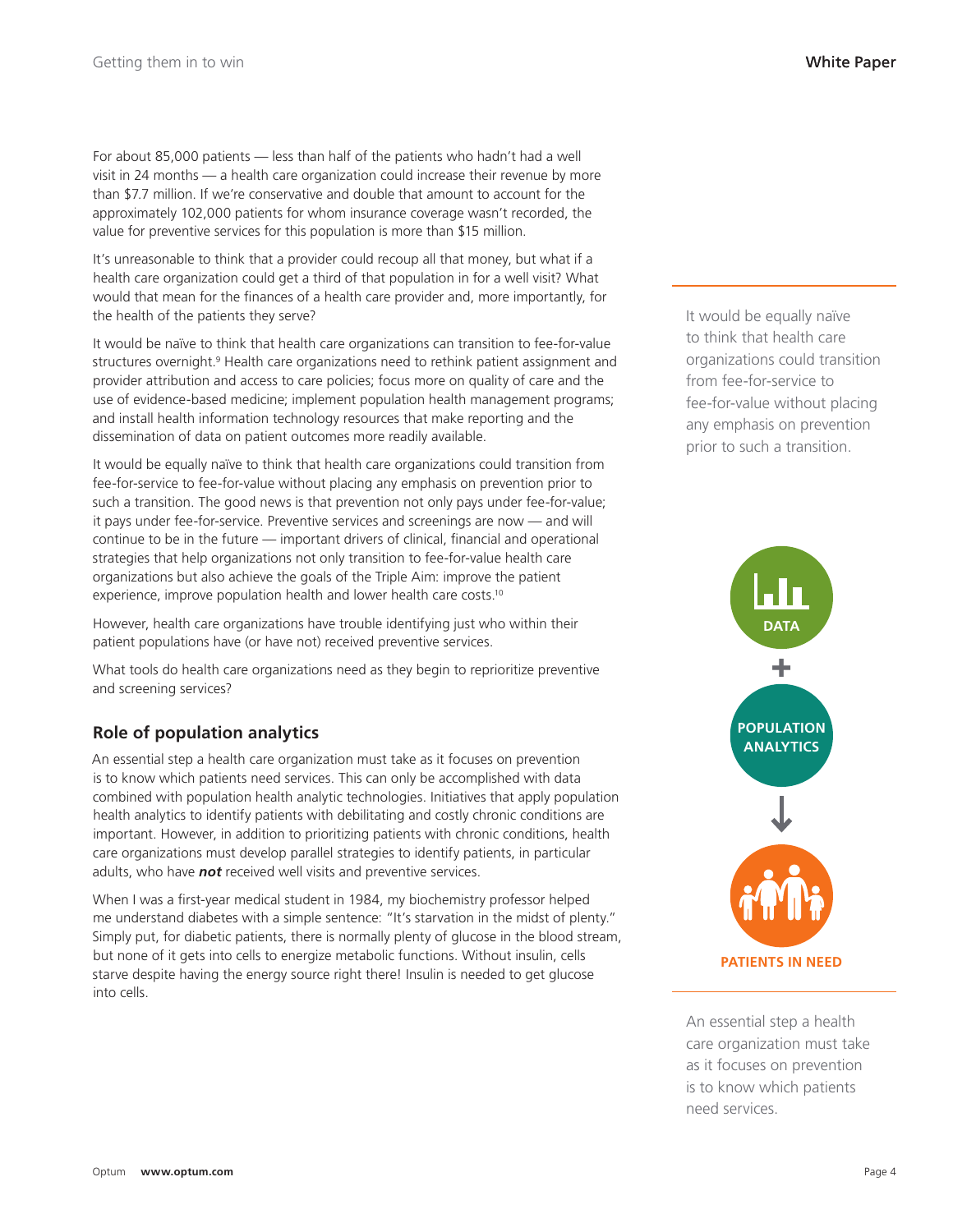So it goes with health care organizations. Many have plenty of patient health data. However, the data are sequestered in multiple health information applications. Time and again, I have heard health care informaticists and leaders bemoan their inability to get data out of their health care information technology investments. They are drowning in data but starving to understand how they all fit together. Health care organizations want to know how all of the data they have collected paint a comprehensive and longitudinal picture of the patients' care and outcomes. They are hungry to take data and make information and knowledge so they can manage populations better.

Population analytics systems that aggregate data from multiple health data sources (clinical, claims, scheduling, census, socio-demographic, pharmacy) into a single patient record can help health care organizations thrive in the ever-evolving health care world. Population analytics systems bring data from disparate health data investments and platforms so they can be utilized to identify populations of interest, segment those populations based on a variety of criteria (demographic, clinical, risk stratification), identify gaps in care (e.g., who has not been screened for colorectal cancer), and even make predictions to avoid disastrous or costly outcomes. Population analytics is key for preventive and screening services and a vital resource to support the transition to feefor-value.

With knowledge of patients who need well visits and preventive services, health care organizations can address financial, operational and clinical imperatives for their organizations. Financially, health care organizations can find patients at risk, while at the same time improve revenues for delivering preventive services. The risk avoidance is found in the evidence that preventive services help save lives. The financial gains for preventive services can be found in growing commitments from payers (Medicare, commercial plans and Medicaid) to reimburse providers for taking time to provide these services.

Preventive services and screening delivery in a fee-for-value model allow health care organizations to identify those at risk to incur higher-cost health care services. With data from population analytics systems, health care organizations have opportunities to identify healthy patients (and collaborate to keep them that way) and also identify those with simmering chronic conditions and intervene proactively. Either financial model gives health care organizations an opportunity to establish and maintain relationships with healthy patients who may indeed need illness and disease management at some time in the future. Providers can begin to focus on interventions to maintain healthier lifestyles that prevent costly illnesses and morbidity and mortality.



Population analytics is key for preventive and screening services and a vital resource to support the transition to fee-for-value.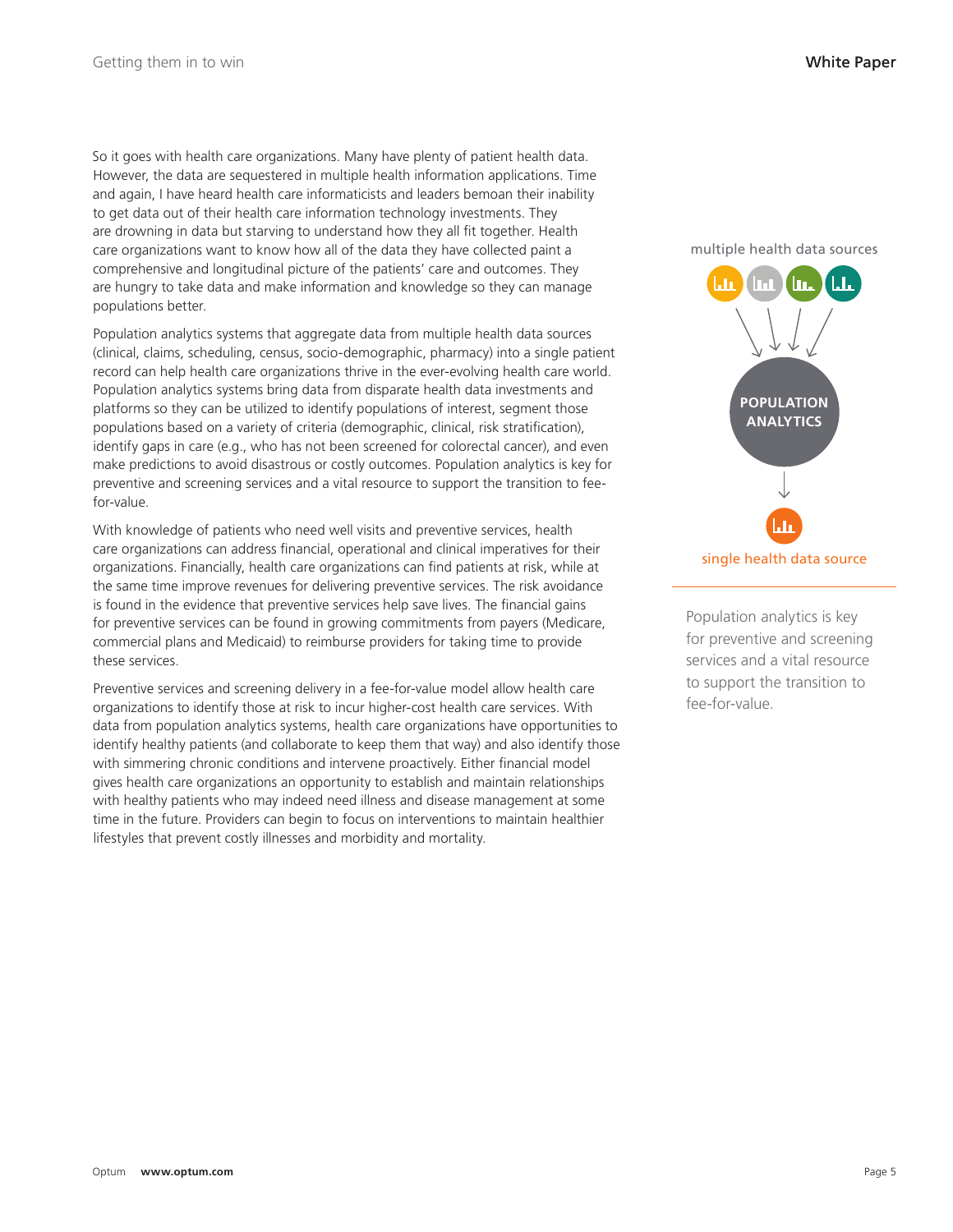Arguably, increasing consumer awareness of the importance of well visits and preventive services raises concerns about access to care. Indeed, health care organizations will have to accommodate patients they identify needing these important services. They will have to rethink how they deploy resources (human and capital) to prepare to deliver quality well visits and preventive screenings. Thus, modifications in ambulatory services operations will be tested in a health care culture that is working to prioritize prevention. The use of community health workers, flexibility in office hours (it stands to reason that many consumers who aren't accessing preventive services are healthy and working) and other introductions of non-health-care site delivery of preventive services will be required. Health care organizations will find value in investments in nurse practitioner and physician assistant personnel who will become vital team members to provide care to healthy populations. These clinicians (as well as non-clinical "primary care extenders"11) can be focused on prevention, wellness, chronic care management and minor illnesses. Care management teams certainly should be leveraged for preventive services, especially for chronic and complex populations. But clinical care managers could also play a role in managing health care extenders and communications campaigns that encouraged utilization of free preventive services by other populations.

Other innovations could include employers providing on-site well visits and preventive services. Imagine a company with a creative program that each month targets persons born in certain years to have scheduled time away from work (while at work) to receive on-site well visits and preventive services. What a message this sends to employees about commitments to supporting a healthy workforce. Important to any introduction of health care services in nontraditional settings is exchange and sharing of information to patients' primary care providers. Designing novel operational innovations to improve access to well visits and preventive services must include patient information protection and sharing.

Finally, the clinical benefits of improving rates of well visits and preventive services can lead to more healthy outcomes. We know that people with chronic conditions account for 84 percent of national health care expenditures and 99 percent of Medicare expenditures.12 It is the prevention, identification and effective management of chronic conditions that provide our society with the greatest opportunity for improved health and cost savings. In the privacy and safety of the patient-provider encounter, important relationships can be developed to build collaborations to stay healthy or prevent complications of chronic diseases. A population analytics system that helps health care organizations identify those who need well visit and preventive services, while at the same time understanding unique characteristics of patients (for example, they have other chronic conditions but are not getting important well visits), potentially enhances clinical outcomes for these patients. In addition, population analytics tools must provide ways to help predict avoidable outcomes such as hospitalizations. Population analytics systems can help identify patients with gaps in well visits and preventive services care, identify unique characteristics about patients with gaps (age, ZIP code, race/ethnicity, chronic disease profile) and predict avoidable outcomes. The graph on the next page summarizes just that. There are patients with chronic diseases who also do not have well visits.

Arguably, increasing consumer awareness of the importance of well visits and preventive services raises concerns about access to care.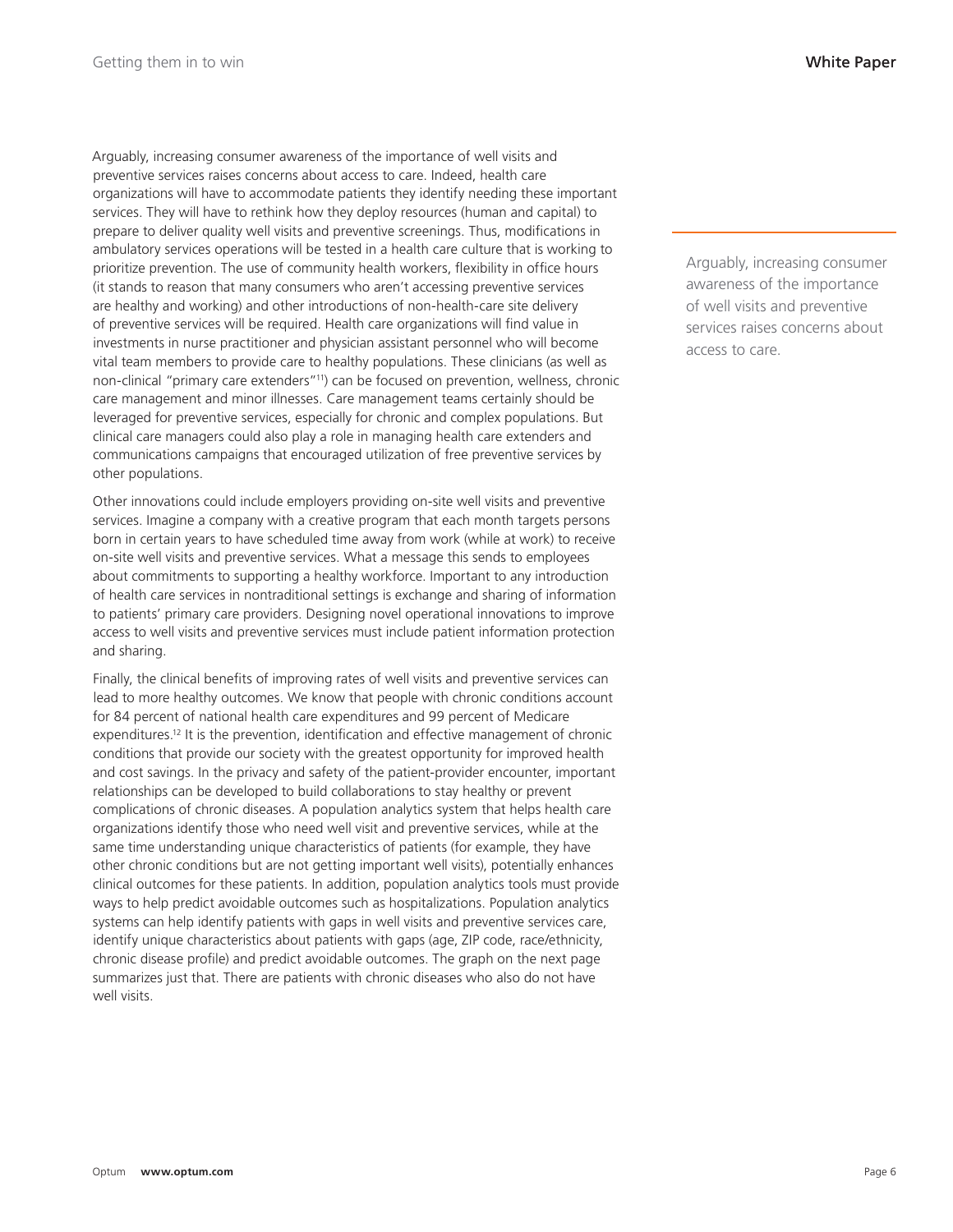

Prevention provides wins for all stakeholders, regardless of the prevailing payment model. But as organizations transition from fee-for-service to fee-for-value, they can leverage practices around preventive and screening services delivery that will not only benefit them financially in the short term, but also help them understand the operational structures and resources that need to be in place to manage complex conditions in a value-based environment. Provider leaders who may be apprehensive about accepting risks for complex/chronic patients or who know they will eventually need to assume clinical and financial risk should either incorporate or even begin their strategy with preventive services.

Preventive care is important for accountable care. When health care organizations develop strategies to provide preventive care, they show their commitment to healthier and more productive communities. Population analytics systems are important to preventive services rate improvement. They help health care organizations organize data from their different clinical and claims systems into knowledge that can lead to actions to improve financial, operational and, most importantly, clinical outcomes. Health care organizations armed with robust population analytics tools should feel confident in implementing innovative and creative interventions to address the challenges of improving rates of preventive service use by all consumers. In the end, when health care systems provide preventive services and screenings everyone wins.



Preventive care is important for accountable care.